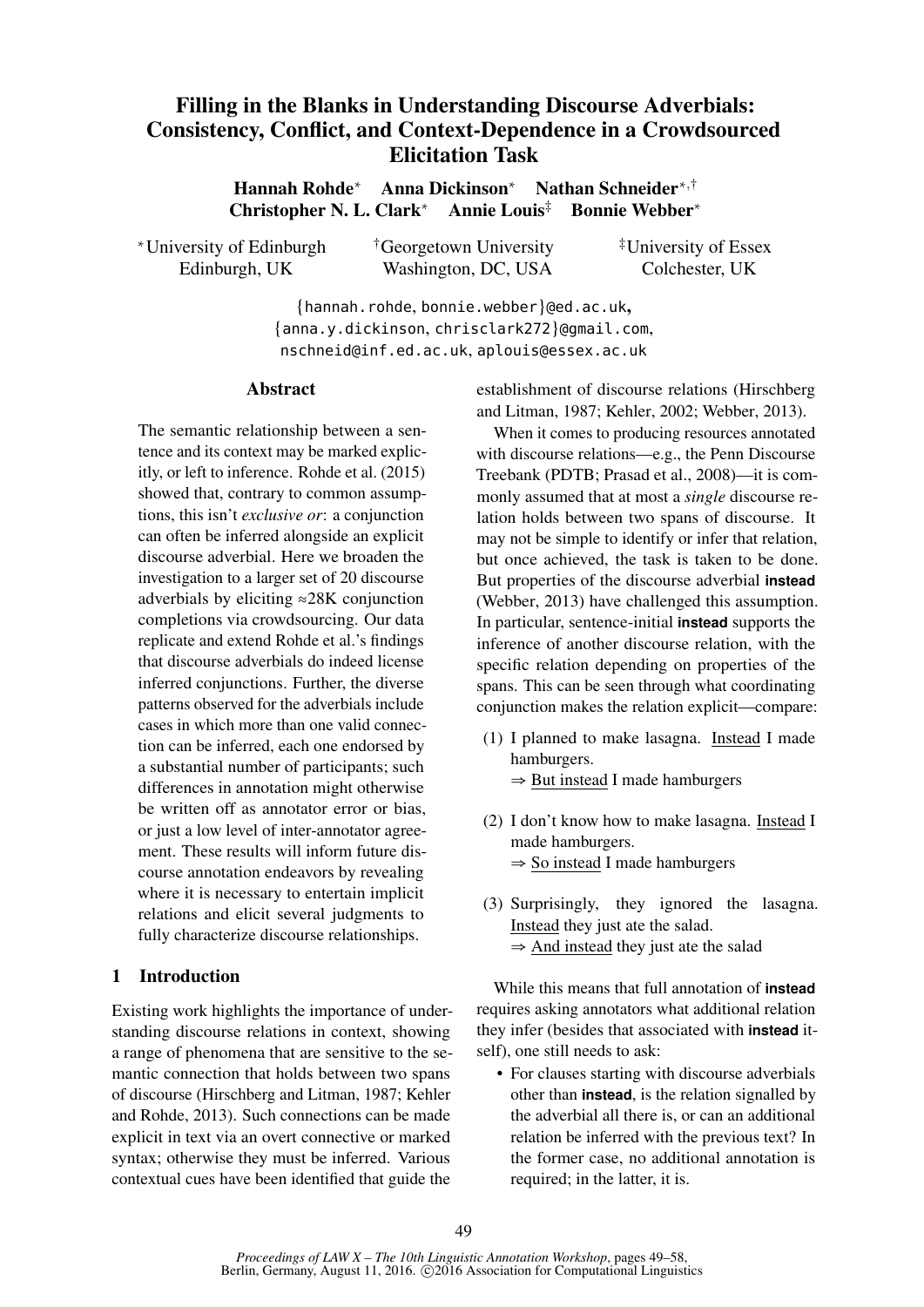- If another relation can be inferred, can it be inferred deterministically based on the adverbial alone? If so, no additional work is required, as the relation can be annotated automatically.
- If it can't be inferred based on the discourse adverbial alone (as in the case of **instead**), how should an annotator figure out what it is?
- Could there be different ways of framing the inferred relation, such that annotators may disagree as to its identity, but all still be correct?

This paper addresses these questions using crowdsourced data elicited on 969 passages involving twenty discourse adverbials. We describe our methodology, what we have so far been able to learn, and how *inter-annotator disagreements* have led us to look more deeply into the judgments and what conclusions we can draw from them. Our results demonstrate that inter-annotator disagreement is informative, and need not be treated as annotator bias, inattention, or noise.

# 2 Background

The current work should be seen against the background of two research areas: Research on multiple co-occurring connectives and research on acquiring useful linguistic judgments from a large number of annotators, whether by crowdsourcing or in-house.

In the PDTB, all explicit connectives in a sentence were separately annotated. Then, *if and only if* a sentence lacked an explicit inter-sentential connective linking it to the previous context, annotators were asked to infer and annotate its relation, if any, to the previous sentence. This reflected the common assumption, noted earlier, that the situation is "either/or" – if a discourse relation is marked, there is nothing to infer.

With respect to research on explicit multiple cooccurring connectives, over 15 years ago, Webber et al. (1999) used them to argue that discourse spans could be related by both adjacency relations and anaphoric relations. Similary, in the context of Catalan and Spanish oral narrative, Cuenca and Marín (2009) used them to argue for different patterns and degrees of discourse cohesion. Oates (2000) considered how multiple discourse connectives should be used in Natural Language Generation, noting that the order in which they occur correlates with the hierarchy of discourse connectives presented in (Knott, 1996), while Fraser (2013) offers an account of the order in which multiple contrastive connectives co-occur, in terms of what he calls *general contrastive* discourse markers and *specific contrastive* discourse markers. For Turkish, Zeyrek (2014) has described patterns of multiple co-occuring connectives that signal contrastive and/or concessive relations.

These efforts have all been directed at explaining the existence of multiple explicit connectives and how they pattern. Closer to the focus of the current paper is work by Rohde et al. (2015), in which judgments were crowdsourced on four adverbials: **after all**, **in fact**, **in general** and **instead**. Rohde et al. found that, given one of these discourse adverbials, naïve participants identified an operative discourse relation—via a conjunction whose presence they endorsed alongside the discourse adverbial. They did so reliably both for explicit passages in which the author's explicit pre-adverbial conjunction had been elided and for implicit passages in which the adverbial originally appeared alone. For Rohde et al.'s four adverbials, the inferred relation could not be predicted entirely on the basis of the adverbial alone. The current study extends Rohde et al.'s work to a larger set of adverbials. We focus on participant judgments on implicit passages since such cases are left largely untreated by existing annotation endeavors as well as current formal accounts.

The other research area that forms the background to the current work is research on acquiring linguistic judgments from a large number of annotators, whether by crowdsourcing or in-house. Here, research has addressed either identifying and correcting for problems arising from judgments from large numbers of unknown, possibly biased and/or inattentive annotators (Hovy et al., 2013; Passonneau and Carpenter, 2014), or identifying benefits that arise from having a large number of annotators (Artstein and Poesio, 2005, 2008). Work in the former area attempts to eliminate judgments that should be treated as noise, while the latter work shows that annotator bias decreases with the number of annotators.

In related research, Poesio and Artstein (2005) reflect on the "true ambiguity" of some pronoun tokens and how the presence of these distinct copresent viable interpretations can be brought to light via a sufficiently large number of annotators. In one example they cite, a boxcar has been attached to a train engine. The next sentence specified what should then be done. Over half their participants interpreted the pronoun *it* in this next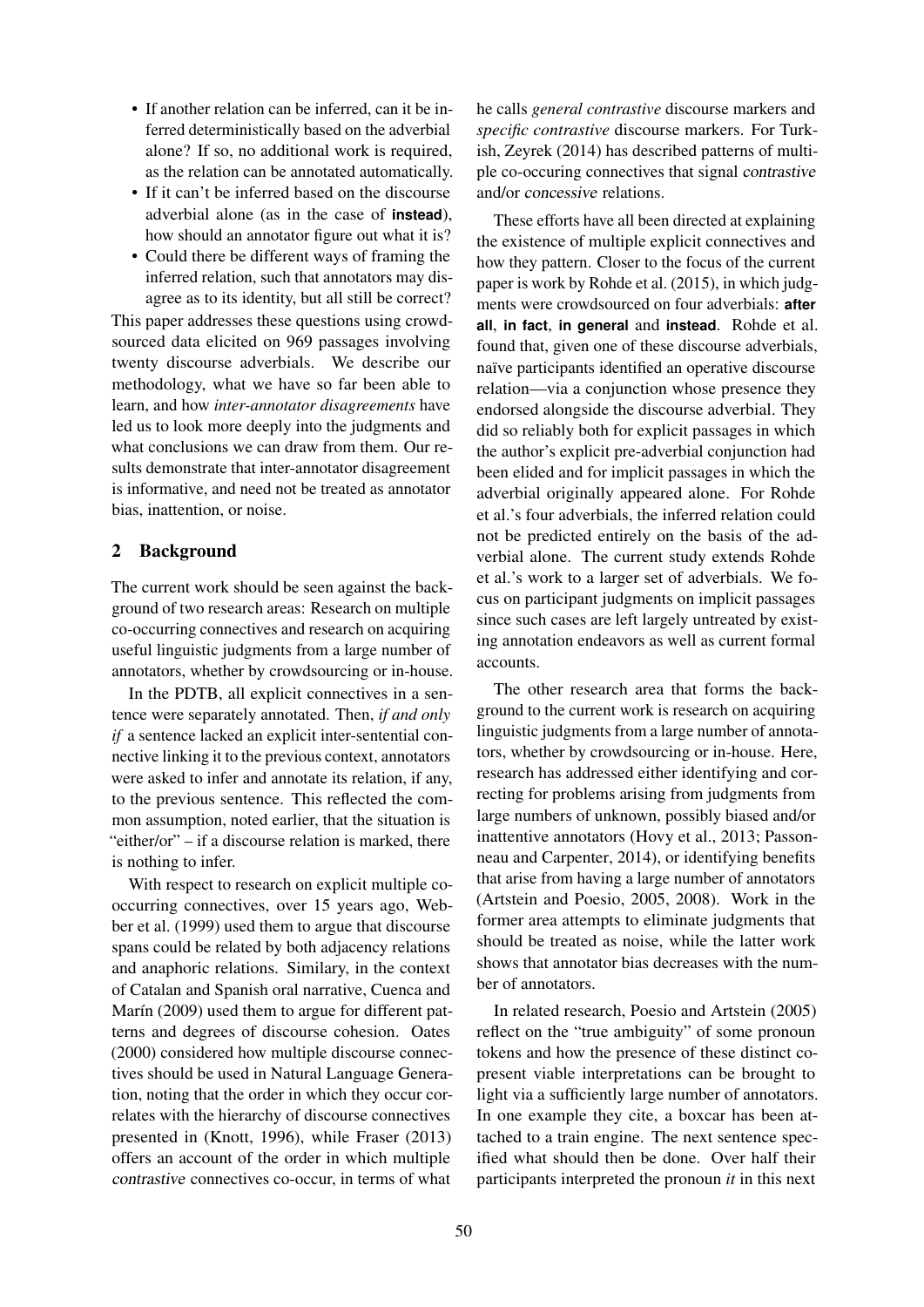sentence as referring to the boxcar, while others interpreted it to refer to the engine. But the situation associated with these two different interpretations was the same in both cases, since the engine and boxcar had effectively become a single moving, functioning unit. This ambiguity would not necessarily have been made apparent or taken to be as significant without the large number of participants.

Lastly, there is new work (Scholman et al., 2016) that tests naïve annotators' ability to infer discourse relations, specifically to distinguish four dimensions along which relations are posited to vary. Their work targets annotator agreement, and shows consistency comparable with expert annotators for two of the four posited dimensions. Unlike their task, which asked participants to make a decision about abstract semantic features, our methodology involves asking participants to consider whether a short passage with an explicit conjunction is a paraphrase of one without that conjunction. Crucially, we will avoid the assumption that there is a single correct answer.

# 3 Crowdsourcing judgments on discourse adverbials: Methodology

Here we extend the crowdsourcing approach of Rohde et al. (2015) to a larger dataset with many more adverbials. The goal is to learn from participants' endorsements of particular conjunction–adverbial combinations in naturally occurring passages, as to whether additional annotation will be needed.

### 3.1 Participants

We recruited 28 participants from Amazon Mechanical Turk. All were native English speakers and were paid \$88 each for their participation. These 28 individuals were selected from a larger pool who participated in a pre-trial involving 50 annotations. The pre-trial allowed us to identify participants who understood the task, whose responses were in line with the group average, who did not overuse NONE, and who were not outliers in speed.

### 3.2 Materials

The target passages that participants read were selected from the NY Times Annotated Corpus (Sandhaus, 2008). Passages varied from 9 to 122 words (minimally a sentence and maximally, a short paragraph). They were chosen to be comprehensible as stand-alone excerpts. Each target passage consisted

(minimally) of two spans of text, the second beginning with a discourse adverbial, as in examples  $(1)$ – $(3)$  and the sample materials shown in  $(4)$ – $(5)$ .

- (4) "Nervous? No, my leg's not shaking," said Griffey, who caused everyone to laugh / indeed his right foot was shaking.
- (5) Sellers are usually happy, too  $\angle$  after all / they are the ones leaving with money.

In example (4)'s original form, the author had included an explicit conjunction (*because*). In example (5), the original text contained only the adverbial, meaning that a discourse relation conveyed by a conjunction would have been implicit. Punctuation adjacent to the adverbial was replaced with a slash.

Each passage contained one of the following discourse adverbials after the gap: **actually**, **after all**, **first of all**, **for example**, **for instance**, **however**, **in fact**, **in general**, **in other words**, **indeed**, **instead**, **nevertheless**, **nonetheless**, **on the one hand**, **on the other hand**, **otherwise**, **specifically**, **then**, **therefore**, and **thus**. These represent a sampling of high-frequency adverbials, which belong to a variety of semantic classes and which showed a range of conjunction co-occurrence patterns in counts extracted from the Google Books Ngram Corpus (Michel et al., 2011; Lin et al., 2012).

Half the target passages originally contained a conjunction before the adverbial. For those *explicit passages*, we excised the conjunction and replaced it with a gap. For excerpts that were originally *implicit passages*, we simply inserted a gap before the adverbial. For each of the 20 adverbials, participants saw 25 explicit passages and 25 implicit passages, with the exception of **however**, which appeared in 25 implicit passages and 1 explicit passage (due to the rarity of conjunctions that naturally occur directly before **however**).

The distribution of original (author-chosen) conjunctions in the explicit passages reflected the distribution observed in Google n-gram counts of each adverbials with each of the conjunctions AND, BE-CAUSE, BUT, OR, SO. These 5 conjunctions appeared in a list of possible response options for participants.

With 20 adverbials and 50 passages per adverbial (26 passages for **however**), this yields a set of 976 passages. Due to presentation errors in 7 passages, the dataset for analysis consists of participant responses to 969 unique passages. The experiment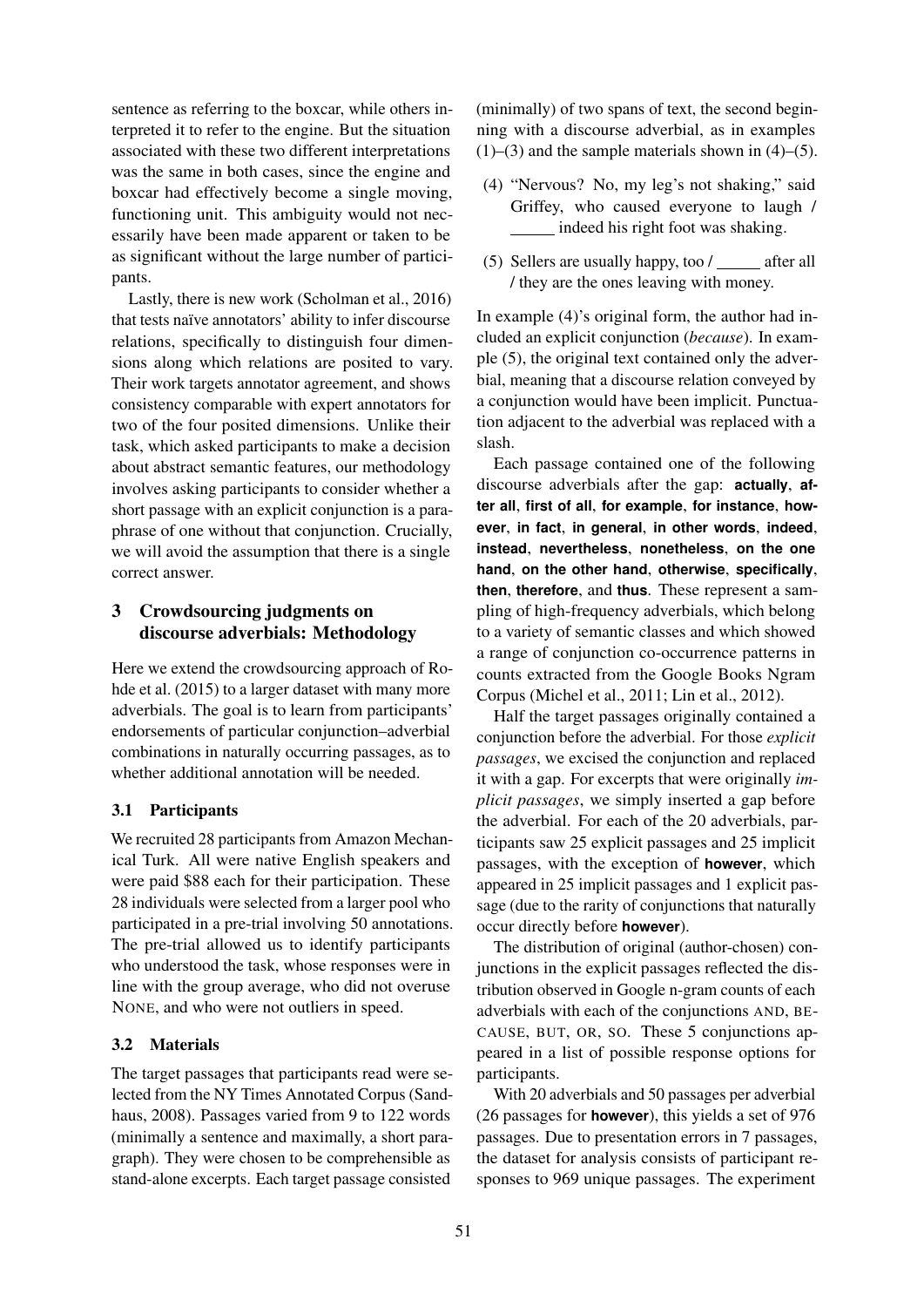also included 32 catch trials, which were used to check that participants were paying attention and using the experimental interface correctly. The catch trials contained well-known quotes and expressions that had a 'correct' conjunction (e.g., *you can lead a horse to water you can't make it drink*). Some of the catch trials expected the response BEFORE, so this was included as a 6th option in the list of possible conjunction responses.

How much can we learn from participants' selection of a conjunction? All six conjunctions we use are relatively unambiguous: In the PDTB (Prasad et al., 2008), each has a different main sense that it is associated with  $>90\%$  of the time.<sup>1</sup> More to the point, while 5.9% of the explicit tokens of **and** were assigned a result sense, of the 1272 tokens where AND was inserted as an implicit connective, none were labelled with the inferred sense result. (97% of the time, when AND was inserted as an implicit connective, it was with an inferred sense of conjunction or list, as with explicit tokens of AND.) As such, there are grounds for believing that the experiment targeted the participants' inferred relation through choosing a conjunction that realizes it, even if the sense is only a coarse one.

### 3.3 Procedure

All participants saw all passages. Participants were instructed to fill in the gap with the word of their choice (from the six conjunctions AND, BECAUSE, BEFORE, BUT, OR, SO) that "best reflects the meaning of the connection" between the spans. They also had the option of choosing either NONE AT ALL (if they felt that no conjunction was possible) or OTHER WORD OR PHRASE (if they felt that only some option other than the six presented conjunctions was appropriate). The instructions were followed by three practice items.

During pilot testing, it emerged that participants sometimes chose NONE AT ALL when it sounded more fluent and less awkward to them than did an explicit conjunction. To avoid this, we explicitly instructed participants to choose the conjunction that best conveyed the sense of the connection, "even if the resulting text sounds awkward", but then offered them the opportunity to record whether or not they would in fact use the chosen conjunction in that context (recording "I could say it this way" or "It sounds strange here").

To avoid order effects, passages were pseudorandomised: Participants never encountered more than three of the same adverbial in a row, and for explicit passages, they never saw excerpts whose original (author-chosen) conjunction was the same more than three times in a row. Also randomized was the list of possible conjunctions from which participants selected their response: The list appeared in a different order for each participant. Cursory examination of a sample of the data fails to show any obvious bias from the order in which the choices were presented.

The task was completed over several weeks. Participants worked at a rate of roughly 85 tokens per hour (making the hourly rate roughly \$8/hour). They were not permitted to do more than 100 tokens per day.

#### 4 Results

### 4.1 Issues addressed by the results

Our crowdsourced data can be used to answer distinct questions: Responses on explicit passages (§4.2) can be used to test whether untrained participants *can* do the task and deliver useful information. Given that the answer is found to be 'yes', responses on implicit passages (§4.3) can be used to answer our fundamental research questions: (1) Do inferrable discourse relations hold in implicit passages containing only a discourse adverbial, and (2) how can individual adverbials best be characterized with respect to inferrable discourse relations?

Assuming that the first question is answered in the affirmative (as was shown by Webber (2013) for **instead**), the two strongest answers to the latter question would be either:

- i. Uniformity across adverbials: All adverbials co-occur with the same preferred conjunction.
- ii. Uniformity per adverbial: Each adverbial has a single preferred conjunction, not necessarily the same across adverbials but possibly predictable from the semantic class of the adverbial.

If either was the case, it would be straightforward to obtain additional annotation of discourse adverbials. However, §4.3 will show that conjunctions preferred by participants are neither uniform across adverbials (contra (i)) nor uniform across passages for a particular adverbial (contra (ii)). We can nevertheless use these two types of variability to characterize the adverbials in this study.

<sup>&</sup>lt;sup>1</sup>OR has the sense Disjunction 86.7%, since it is labelled as Conjunction when it is in a negative context.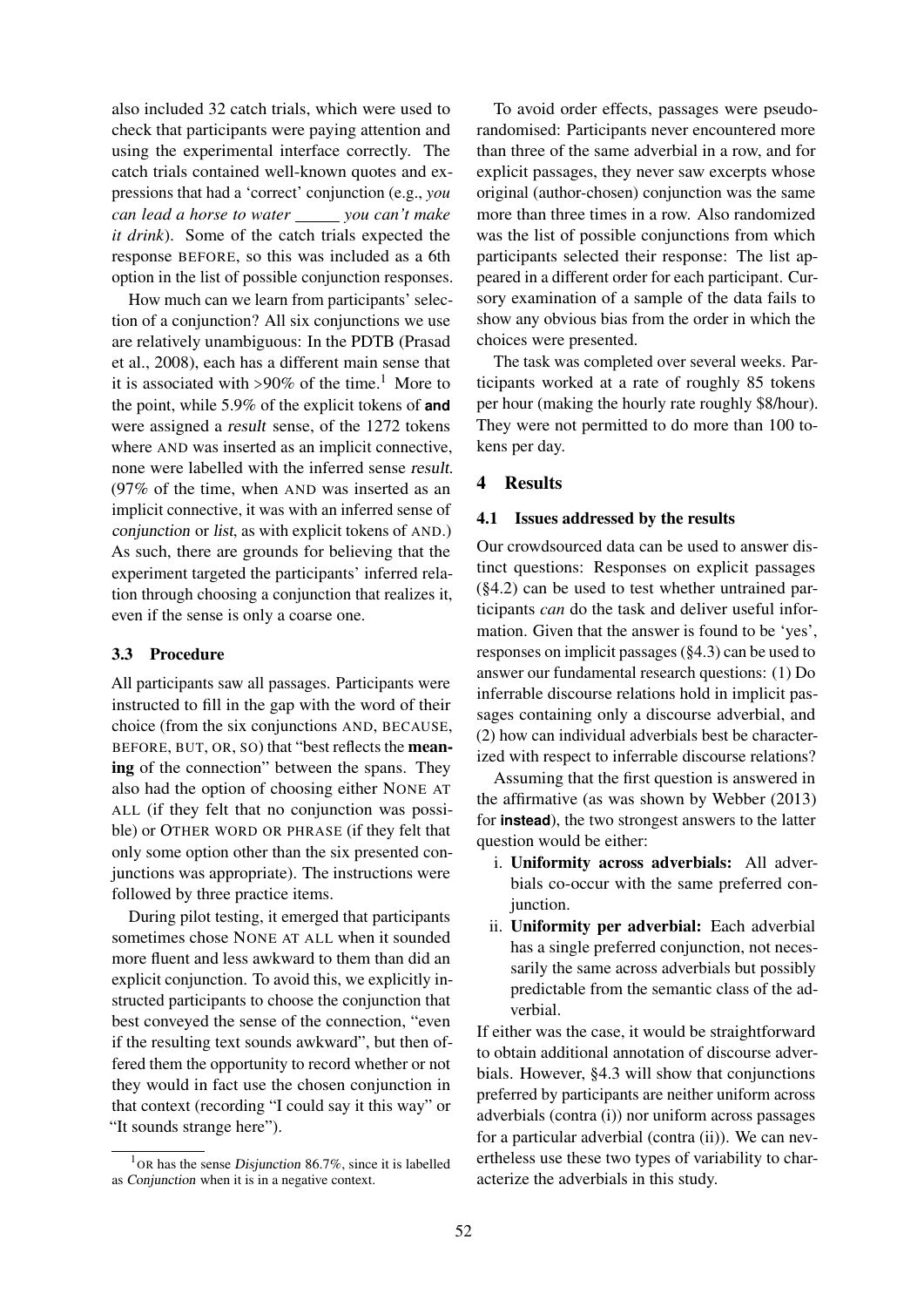§5 will then show that systematic variability in the responses of our untrained annotators reveals cases in which multiple interpretations are inferable—an outcome that, as in (Poesio and Artstein, 2005), only presents itself with the use of multiple annotators. We discuss implications for large-scale annotation frameworks and methods.

#### 4.2 Responses for explicit passages

For each of the 20 adverbials in our study, we elicited responses for 25 *explicit* passages, where the original sentence contained an adverbial preceded by a conjunction. (As already noted, for **however** we elicited responses for only one explicit passage; also, in the case of four explicit passages containing other adverbials, there were errors in presentation.) With 28 participants who saw all of these explicit passages, we have 13,216 analyzable data points.

The results show that conjunctions selected by authors in original texts are indeed recoverable: More than half the time (57%), participants selected the conjunction that the author had used. Moreover, it has been noted that the conjunction AND provides a less specified signal regarding the intended discourse relation (Knott, 1996) than some other conjunctions. For our data, if one considers SO and BUT as compatible with authorchosen AND and allow for such matches in computation of the overall agreement rate, participant selections matched the authors' original conjunction 70% of the time. The confusion matrix for authorchosen and participant-selected conjunctions is shown in table 1.

|                | <b>AND</b> | <b>BECAUSE</b> | <b>BUT</b> | 0 <sub>R</sub> | SO   |
|----------------|------------|----------------|------------|----------------|------|
| <b>AND</b>     | 2686       | 149            | 325        | 159            | 344  |
| <b>BECAUSE</b> | 280        | 786            | 176        | 156            | 156  |
| BUT            | 1000       | 174            | 2798       | 179            | 180  |
| <b>OR</b>      | 68         | 41             | 15         | 355            | 28   |
| SO.            | 550        | 127            | 129        | 298            | 1215 |
| <b>BEFORE</b>  | 4          | 2              |            |                |      |
| <b>NONE</b>    | 248        | 105            | 158        | 108            | 167  |
| <b>OTHER</b>   | 8          | 16             | 10         |                |      |

Table 1: Confusion matrix of author conjunctions (columns) and participant responses (rows) in explicit passages

Other cases of divergence in participant selection point to contexts in which normally different conjunctions can convey the same relation. A case in point are passages containing the adverbial **otherwise** (table 2). Here, author OR received an unexpectedly high number of BECAUSE participant responses, and vice versa.

It appears that, with **otherwise**, both BECAUSE and OR can be used to express a reason. This is

|                | AND | <b>BECAUSE</b> | BUT | OR  | SO |
|----------------|-----|----------------|-----|-----|----|
| <b>AND</b>     |     |                |     |     |    |
| <b>BECAUSE</b> | 31  | 62             | 11  | 95  |    |
| BUT            | 30  |                | 157 |     |    |
| <b>OR</b>      | 27  | 35             | O   | 133 |    |
| SO             |     |                |     |     |    |
| <b>NONE</b>    | 14  |                | 15  | 18  |    |

Table 2: Confusion matrix for explicit passages containing **otherwise** (author conjunctions as columns, participant responses as rows)

apparent in passage (6) below, where responses to author OR were split, with 17 participants selecting OR and 11, BECAUSE.

(6) "The Ravitch camp has had about 25 fundraisers and has scheduled 20 more. Thirty others are in various stages of planning," Ms. Marcus said. "It has to be highly organized otherwise it's total chaos," she added.

These two strong signals are neither noise nor disagreement nor evidence of ambiguity (as in Poesio and Artstein (2005)), but rather different, context-specific ways of conveying the same sense.

Given the number of possible responses on each trial (6 conjunctions, NONE, OTHER) and the different senses that these conjunctions are usually taken to express, our observed levels of agreement are encouraging and suggest that participants can recognize intended concurrent relations and provide meaningful responses in this task.

#### 4.3 Responses for implicit passages

For each of the 20 adverbials in our study, we elicited responses for 25 *implicit* passages, where the original sentence contained an adverbial not preceded by a conjunction (excepting 3 implicit passages with errors in presentation). With 28 participants who saw all implicit passages, we have 13,916 analyzable data points.

To help categorize participants' behavior across adverbials, we visualize each adverbial's response profile as a stacked bar chart, as shown in figure 1 for all 20 adverbials. Every point on the x-axis represents a passage, and passages have been ordered for presentation here to highlight trends for the adverbial. $<sup>2</sup>$  For each passage, bars color-coded by</sup> response (chosen conjunction) are sized according to the number of respondents who chose that response, and stacked in a consistent order: first AND (blue) at the bottom, then BECAUSE (green), then BUT (yellow), etc. The y-axis reaches 28 because

 $2$ In crowdsourcing the data, passages were presented in pseudo-random order (§3.3).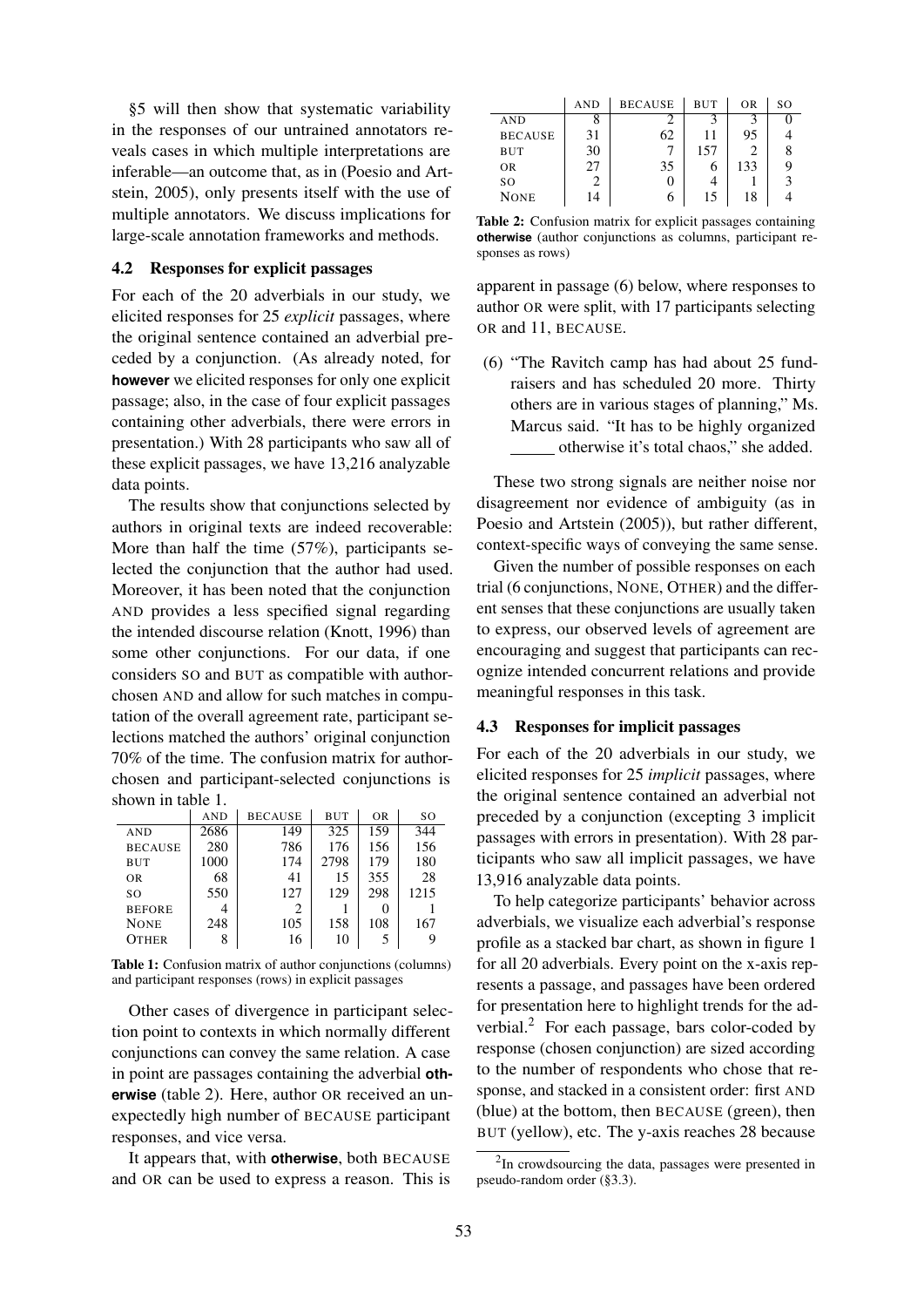

and because before but or so other none

Figure 1: Data for implicit passages. Plots are arranged according to the dominant response(s).

every passage has 28 responses. We have manually arranged the plots so that patterns of dominant responses can be observed; e.g., plots with high concentrations of BUT (shown in yellow) are in the upper portion of the figure.

Comparing even just two of the plots in figure 1 leads us to several observations. Consider **otherwise** and **in other words** (highlighted in the middle of the fourth row of figure 1).

- These two adverbials have markedly different profiles of inserted conjunctions, suggesting different patterns of implied/inferred discourse relations.
- Neither response pattern is totally random; clear trends are observable in each. At the same time, neither adverbial has a single con-

junction that is dominant overall. Instead, we see 2 or 3 conjunctions that are most often chosen for passages with the adverbial.

• Neither adverbial has a completely consistent distribution of responses within particular passages. The plot for **in other words** shows an overall preference on most passages for SO, but the degree of competition from BUT and OR (and even BECAUSE and AND) varies depending on the passage. For **otherwise**, some passages favor BUT whereas others are split between BECAUSE and OR responses.

We can also see that several observations in Rohde et al. (2015) regarding their 4 targeted adverbials are replicated here: The preferred conjunctions for **after all** and **in fact** are again BECAUSE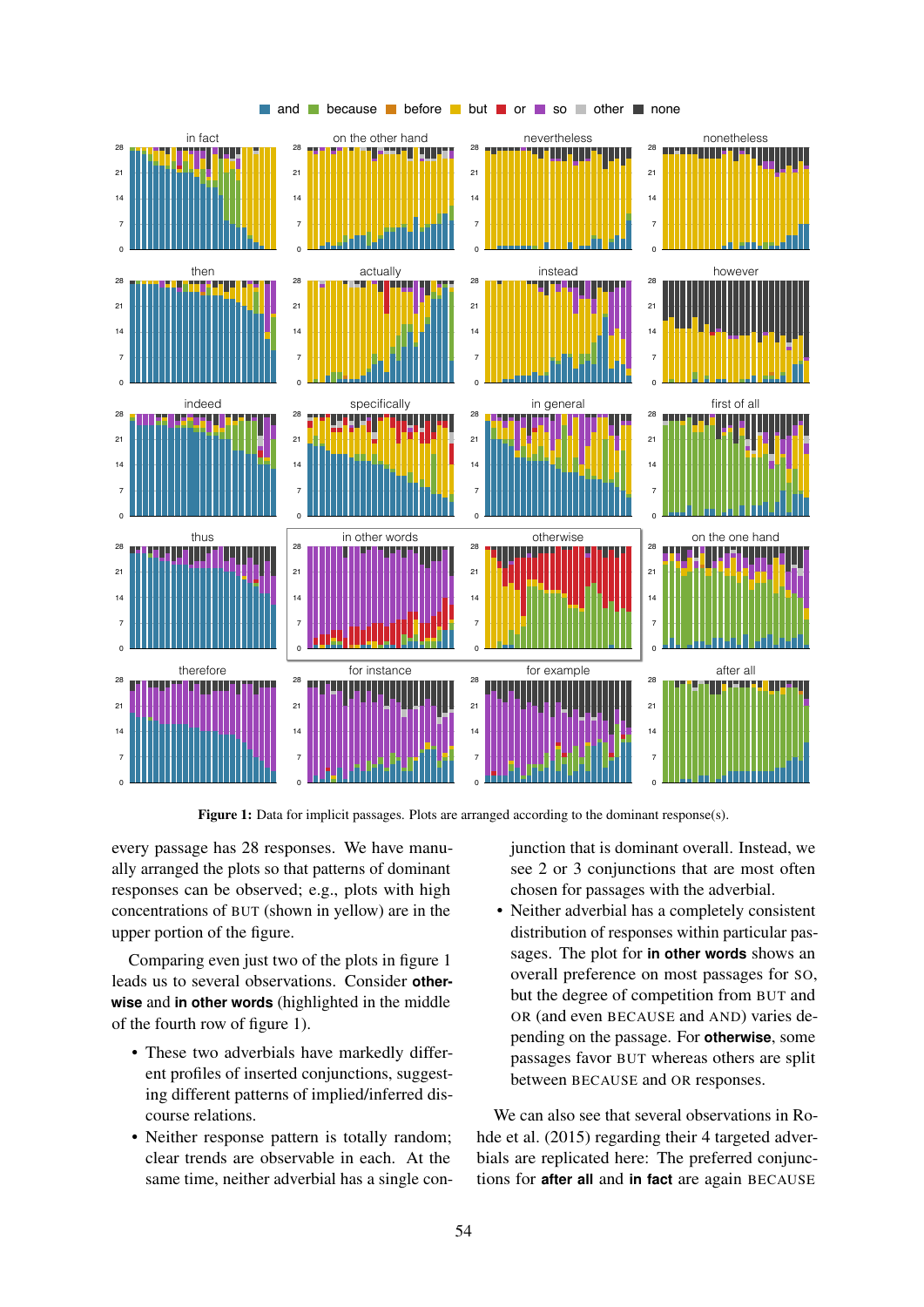and AND/BUT/BECAUSE, respectively; likewise, **in general** has the same dominant preference for AND, although the frequency of alternative conjunctions differs. Rohde et al. reported that **instead** favored SO, but our data show SO second to BUT. This may be taken to underscore the sensitivity of these inferences to the passages in which **instead** appears.

More generally, these plots reveal striking similarities as well as striking differences. With respect to the question of whether a conjunction *can* cooccur with a discourse adverbial even when the author did not use one, the answer is yes: Participants favored the NONE option for only a few adverbials (**however**, **for instance**, **for example**), implying that the conjunctions they endorsed for other adverbials reflect connections they saw in the text and were not merely an artefact of the experiment. Furthermore, with respect to the question of how to characterize individual adverbials, figure 1 shows that neither of the uniformity outcomes listed in §4.1 hold for these data: It is not the case that all adverbials co-occur with the same preferred conjunction, nor does each have a single preferred conjunction or necessarily pattern with other adverbials from the same semantic class.

More specifically, we see that all adverbials have 1–3 frequent responses out of the 8 options. Although none the plots are overwhelmingly dominated by a single conjunction, **nevertheless** and **nonetheless** come closest with their preference for BUT. The responses BEFORE (orange) and OTHER (gray) were very rare. Some pairs of neighboring plots are highly similar, e.g., **nevertheless**/ **nonetheless** in the upper right, and **for instance**/ **for example** in the bottom center. This is reassuring as the members of each pair have intuitively similar meanings. That said, even though **actually**, **indeed**, and **in fact** would all be classified as modal stance adverbials (Aijmer and Simon-Vandenbergen, 2007), they elicit different response patterns: **actually** and **in fact** elicit AND, BUT, and BECAUSE with a smattering of SO, while **indeed** elicits AND and BECAUSE.

On the other hand, **instead** exhibits a contextspecific pattern of inference: Many **instead** passages elicit a BUT response, but others elicit SO, showing that what drives the choice must be specific to the passage, not the adverbial alone. Likewise for **otherwise**: some passages elicit BUT, but most reflect an explanation, conveyed with either BECAUSE or OR, similar to responses for the ex-



Figure 2: Each adverbial's entropy of responses for implicit passages. The x-axis is mean per-passage entropy; the y-axis is entropy of the distribution aggregating all responses over all passages for the adverbial.

plicit **otherwise** passages (§4.2).

Entropy. An important facet to understand in our data is the extent to which (in)consistency in responses comes from *adverbials* vs. individual *passages*. Qualitatively, we observe from figure 1 that adverbials like **therefore** have a "consistent inconsistency"—i.e., most passages produce responses split evenly between two conjunctions, so the overall response distribution looks a lot like the individual passage distributions.<sup>3</sup> In other cases, like **in fact**, most *passages* have a dominant response, though that response differs across passages.

The within-passage vs. overall (in)consistency can be quantified by entropy. Each adverbial is shown in Figure 2 with the x-axis indicating the mean entropy across of the response distribution for each passage, and the y-axis indicating the entropy of the aggregate distribution of responses across passages. The adverbials differ markedly in entropy, with extremes being **nevertheless** and **specifically**. Most adverbials have overall entropy slightly greater than mean per-passage entropy, but a few stand out as having unusually high overall

<sup>3</sup>One might wonder if the split for an adverbial like **therefore** reflects a split between participants who uniformly favored AND and those who uniformly favored SO. However, this does not appear to be the case: No participant chose the same conjunction for all **therefore** passages; likewise for **otherwise** (which yielded a 3-way split). Both adverbials show a cline in strength of preference for each of the dominant conjunctions. **However** was an exception with 5 participants who always responded NONE and 1 who always responded BUT.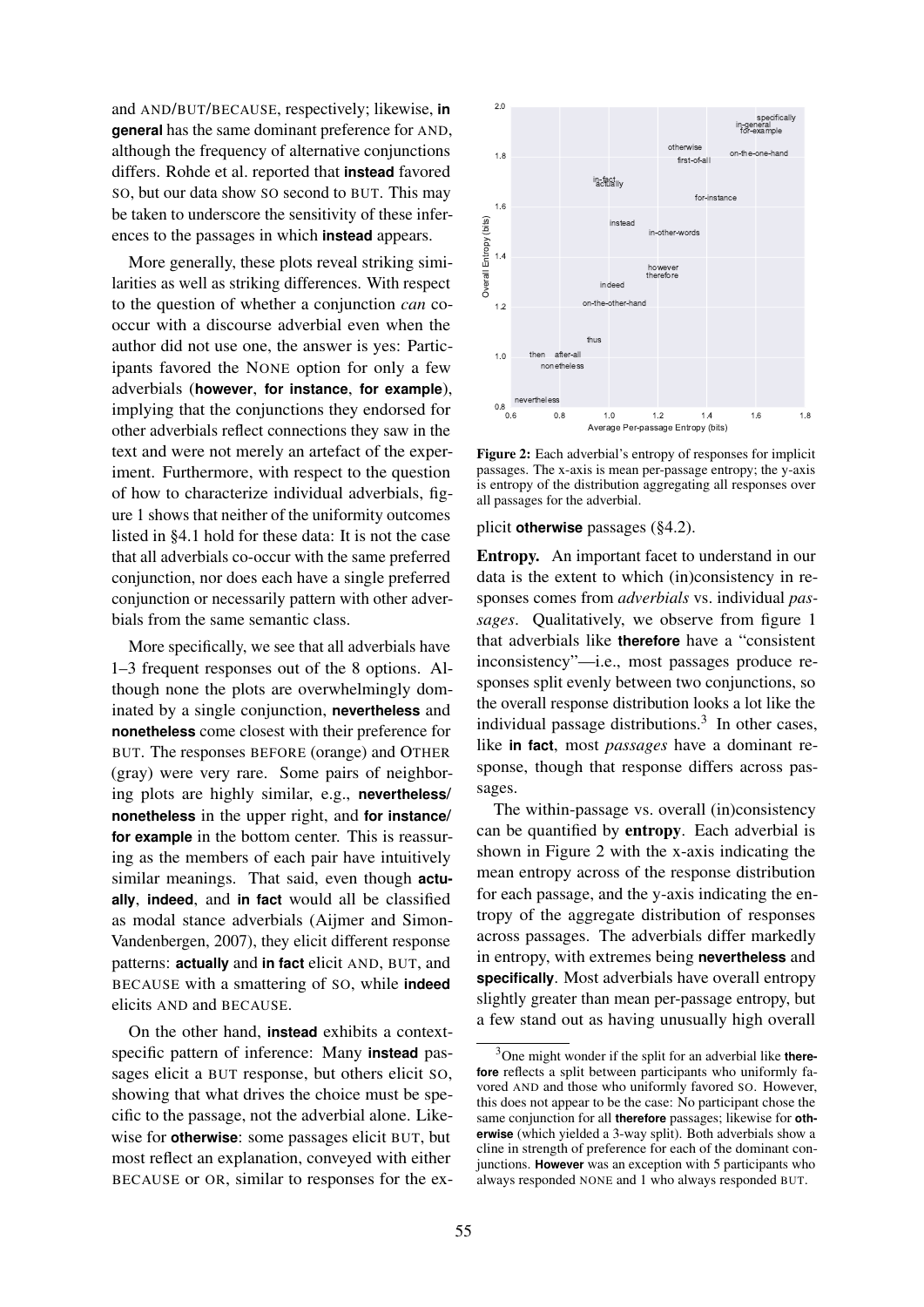entropy given their per-passage entropies: **in fact** and **actually** are most extreme in this regard. These are cases where individual passages are *more* consistent than the overall distribution would suggest.

Implications. Our analysis suggests that, if an annotation effort wishes to fully capture the sense relations taken to hold in the presense of discourse adverbials, it should always use multiple annotators. However, if annotation resources are limited, adverbials in the lower left of figure 2 offer the most consistency, allowing one to get away with fewer annotators. Further, if an effort wants reasonable coverage of sense relations, it should assign more annotators to adverbials whose within-passage entropy accounts in our data for most of the overall entropy (i.e., those close to the diagonal).

### 5 Characterization of adverbials

The notion that conjunction+adverbial combinations *could* occur has been introduced in prior work (Webber, 2013; Jiang, 2013; Rohde et al., 2015), but the range observed in our dataset is unprecedented. What does this mean for annotation schemes of discourse relations? At the very least, an annotation scheme must include the possibility that, given an adverbial, another relation, signalled by a conjunction, can also be inferred.

Our data suggests how conjunctions and adverbials combine. Although one might expect this to be limited, as §4 shows, the range of combinations far exceeds any limits imposed by *ad hoc* definitions. One might expect that the combinations can be predicted based on the semantic class of the adverbial. However, when we group the adverbials by class, we see mixed results: on the one hand, adverbials that convey exemplification (**for example**, **for instance**) pattern similarly; on the other hand, it is not the case that adverbials that convey resulting states (**thus**, **therefore**) pattern uniformly (participants endorse SO for **therefore** nearly 4 times as often as for **thus**), and our examples of modal stance adverbials (**actually**, **in fact**, **indeed**) show very different distributions.

Contrary to these hypotheses, it appears that the two parts of a conjunction+adverbial combination can contribute in different ways:

i. Same sense: The adverbial conveys the same lexical semantics as the conjunction (e.g., SO **thus**, in which both convey the sense that the second argument is the result of the first)

- ii. Separate sense: The adverbial conveys distinct lexical semantics from the conjunction (e.g., SO **in other words**, in which the result sense conveyed by SO has no overlap with the restatement conveyed by **in other words**)
- iii. Parasitic sense: The sense conveyed by the adverbial serves that conveyed by the conjunction (e.g., SO **for example**, where SO conveys a result, which is then evidenced by one or more examples)

The combinations we observe suggest that the adverbial contributes meaning, but context determines what that meaning is contributed to. When both adverbial and inferred conjunction convey the same sense, it suffices to consider the discourse relation expressed by the adverbial; otherwise, the the meaning of each must both be considered.

Finally, we turn to annotator disagreement. We define *divergent tokens* as those for which at least 8 participants chose each of two conjunctions from the set BECAUSE, BUT, OR or SO. Since AND can sometimes be taken as underspecified and hence compatible with SO and BUT, it is not included here as a fully independent competitor.

Some *divergent tokens* show annotators connecting the post-gap text to different parts of the context through different conjunctions. In the explicit passage shown in (4), 13 participants chose BECAUSE (the original author's choice) and 11 chose BUT. Closer examination reveals that different choices connect to different parts of the pre-gap context: BECAUSE links "his right foot was shaking" to the subordinate clause ("who caused everyone to laugh"), whereas BUT, like the adverbial **indeed**, links it to the statement "No, my leg's not shaking". In this case, the divergent participant choices demonstrate the disambiguating effect of the conjunction where multiple relations are possible. By removing the conjunction (which performed a different role from the adverbial), relations between the two spans are rendered ambiguous.

Other *divergent tokens* show annotators drawing different interpretations between the same spans. For the passage shown in (7), 15 participants selected BECAUSE, and 11 chose BUT (the original author's choice).

(7) There was a testy moment driving over the George Washington Bridge when the tolltaker charged him \$24 for his truck and trailer, after all it was New York.

Here, BUT can be taken to express a concession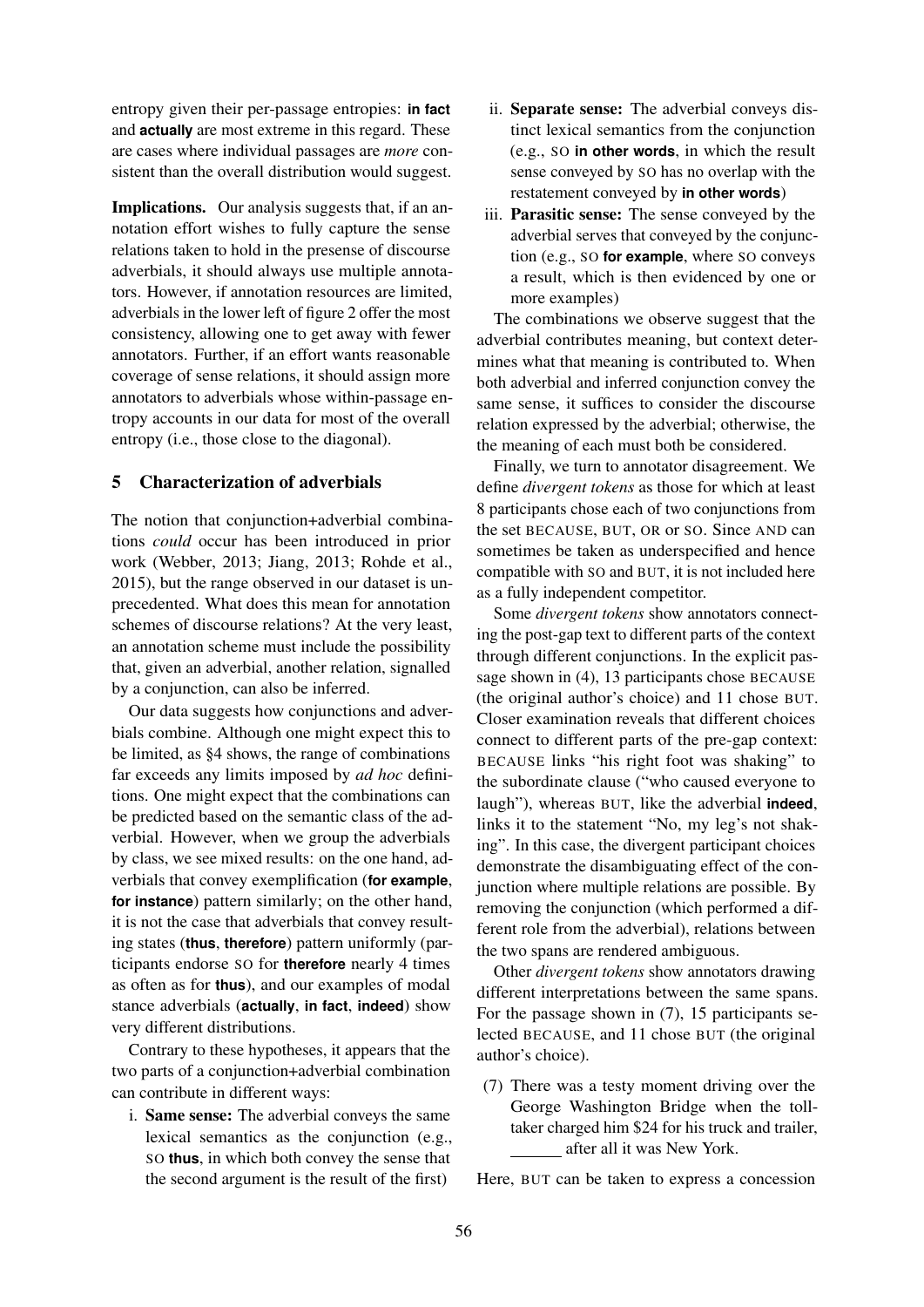with respect to the expectation that bridge tolls are usually a small amount of money (not \$24), whereas BECAUSE expresses the reason why the reader should not be surprised why it's so high.

### 6 Conclusion and future work

We set out to gather further evidence that a semantic relationship between a sentence and its context may both be marked explicitly and involve inference. The extensive data we gathered through crowdsourcing judgments (20 adverbials, 50 different passages each, 28 different participants), replicate and extend earlier findings that discourse adverbials do indeed license inferred conjunctions. The patterns we have observed show that selected conjunctions are neither uniform across all 20 adverbials nor uniform within passages for a particular adverbial, but that both types of variability can be used to characterize the adverbials. In some cases, the adverbial and conjunction selected by participants share the same sense; in other cases, they are distinct (or sometimes even parasitic on the other).

Further, the diverse patterns observed for the adverbials include cases in which more than one valid connection can be inferred, each endorsed by a substantial number of participants. This resembles the *true ambiguity* of coreferential pronouns observed earlier by Poesio and Artstein (2005). Without gathering judgments from a substantial number of participants, such differences in annotation might otherwise be written off as annotator error or bias, or just a low level of inter-annotator agreement. Here, they reveal real differences in how people take a piece of text to relate to its context.

A reviewer asks if participant behavior changes over time. Because we ensured that the passages for a given adverbial appeared in a different pseudorandom order for each participant, any performance differences early or late in the token set could yield noise but not overall bias per adverbial. Token order was recorded, so future analysis is possible to test for changes in the overall rate of certain responses over time or the interactions over time between different adverbials, different participants, different conjunction-presentation orders, etc.

To extend our set of analyzed adverbials and to understand the mutual informativity between adverbials and conjunctions, another crowdsourced study with 35 new adverbials is underway, with a complementary study planned that asks participants to fill in an adverbial following a conjunction

(i.e., given a conjunction, is an adverbial recoverable?). In addition, we are piloting a new response interface in which participants can select multiple conjunctions, as a means of testing whether individual participants endorse the alternative and sometimes divergent conjunctions observed across participants for a given passage.

# Acknowledgments

This work has been supported in part by a grant from the Nuance Foundation. We thank Yangfeng Ji for a helpful suggestion of related work, and anonymous reviewers for their feedback.

#### **References**

- Karin Aijmer and Anne-Marie Simon-Vandenbergen. 2007. *The Semantic Field of Modal Certainty: A Corpus-Based Study of English Adverbs*. Mouton de Gruyter.
- Ron Artstein and Massimo Poesio. 2005. Bias decreases in proportion to the number of annotators. In James Rogers, editor, *Proceedings, 10th Conference on Formal Grammar and 9th Meeting on Mathematics of Language*, pages 139– 148. CSLI Publications, Edinburgh, Scotland, UK.
- Ron Artstein and Massimo Poesio. 2008. Survey article: Intercoder agreement for computational linguistics. *Computational Linguistics*, 34:555–596.
- Maria-Josep Cuenca and Maria-Josep Marín. 2009. Cooccurrence of discourse markers in Catalan and Spanish oral narrative. *Journal of Pragmatics*, 41(5):899–914.
- Bruce Fraser. 2013. Combinations of contrastive discourse markers in English. *International Review of Pragmatics*, 5:318–340.
- Julia Hirschberg and Diane Litman. 1987. Now let's talk about *now*: identifying cue phrases intonationally. In *Proceedings, 25th Annual Meeting of the Association for Computational Linguistics*, pages 163–171. Stanford, California, USA.
- Dirk Hovy, Taylor Berg-Kirkpatrick, Ashish Vaswani, and Eduard Hovy. 2013. Learning whom to trust with MACE. In *Proceedings, 2013 Conference of the North American Chapter of the Association for Computational Linguistics: Human Language Technologies*, pages 1120–1130. Atlanta, Georgia, USA.
- Xi Jiang. 2013. *Predicting the use and interpretation of implicit and explicit discourse connectives*. Ph.D. thesis, Linguistics and English Language (LEL), University of Edinburgh. MSc in English Language.
- Andrew Kehler. 2002. *Coherence, Reference and the Theory of Grammar*. CSLI Publications.
- Andrew Kehler and Hannah Rohde. 2013. A probabilistic reconciliation of coherence-driven and centering-driven theories of pronoun interpretation. *Theoretical Linguistics*, 39(1–2):1–37.
- Alistair Knott. 1996. *A Data-driven Methodology for Motivating a Set of Coherence Relations*. Ph.D. thesis, Department of Artificial Intelligence, University of Edinburgh.
- Yuri Lin, Jean-Baptiste Michel, Erez Aiden Lieberman, Jon Orwant, Will Brockman, and Slav Petrov. 2012. Syntactic annotations for the Google Books Ngram Corpus. In *Proceedings, ACL 2012 System Demonstrations*, pages 169–174. Jeju Island, Korea.
- Jean-Baptiste Michel, Yuan Kui Shen, Aviva Presser Aiden, Adrian Veres, Matthew K. Gray, The Google Books Team, Joseph P. Pickett, Dale Hoiberg, Dan Clancy, Peter